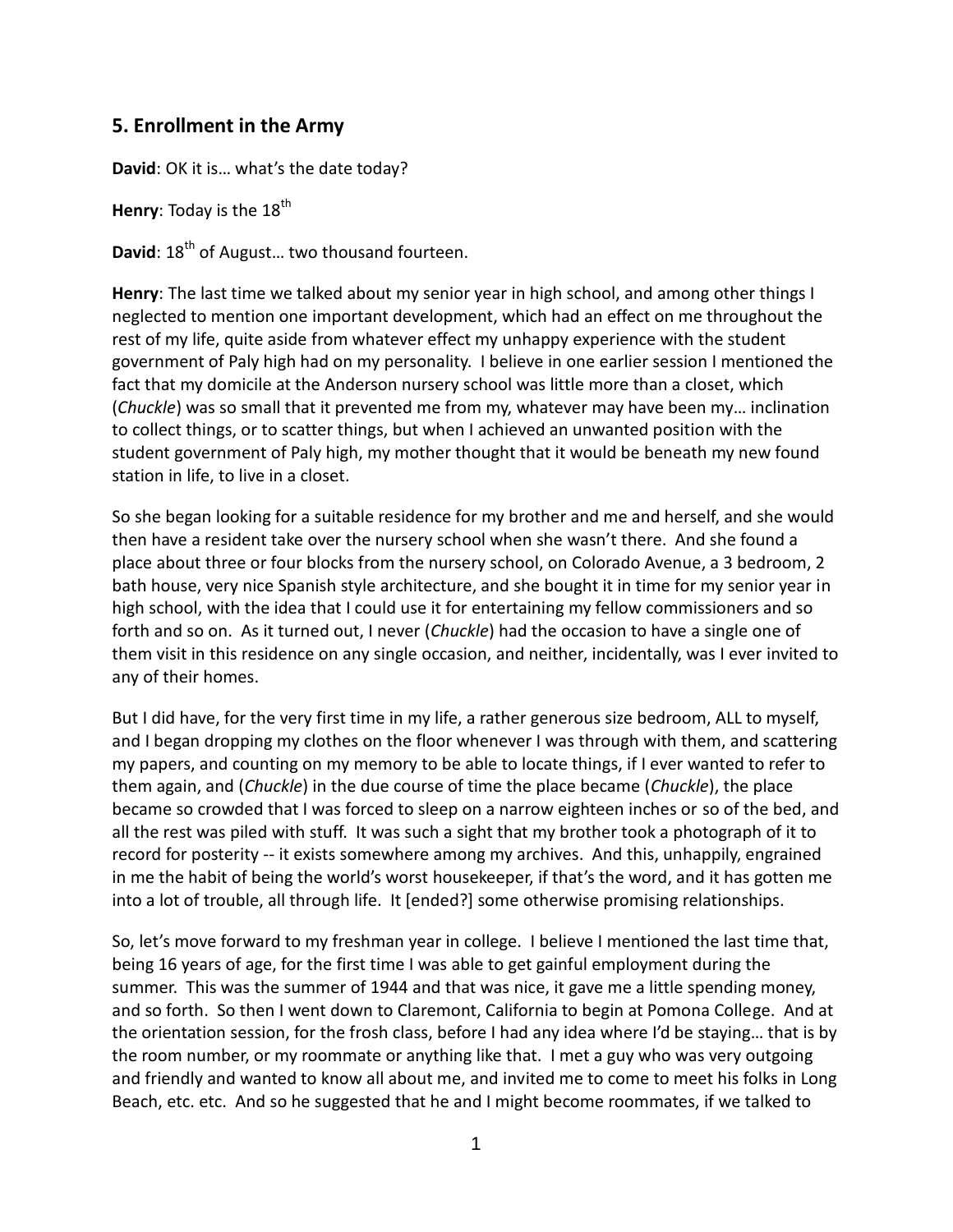the guy in charge of the dormitory arrangements.

So I thought why not? I didn't know any of the other guys in the incoming frosh class, and in fact he said there would be no problem. And the arrangement at the frosh dorm was a two room suite connected, with a bath, that was shared by another two-room suite, altogether four suite-mates I guess you could call them. So this guy and I had one of them, and everything began OK, until my new found housekeeping habits began to creep up and get in the way of (*Chuckle*), a beautiful relationship. And (*Chuckle*), he would ask me to pick my stuff up, and so forth, but I would back slide, and before terribly long, I, I guess maybe I stayed in that arrangement for six weeks or so, but there came one afternoon when I (*Chuckle*), I got back from class, and found that he had thrown all of my clothes out the window (we were on the second floor). He threw all my clothes -- not only the clothes that I had left on the bedroom floor -- but all my other clothes as well (*Chuckle*), he had thrown them out the window into the courtyard, and told me that I should find another roommate.

So, I went back to the guy in charge of the dorm, and he said that the guy that was originally scheduled to be my roommate was still lacking one, and so I was free to move in there, and I met him and he was amenable to the idea, and so I began all over again. And this time I tried extra hard to be a better housekeeper. And this fellow was much more easygoing and laid-back, and, even more important than that, I think, is that he had more smarts and was more interested in things like music and art -- he himself was a music major, he played piano -- and I was at that time, nominally, an art major, and we got along OK then, and for the rest of the year, and remained friends for years afterwards, actually.

Our two suite-mates were also rather interesting guys, one was another music major, in his case a singer, and the fourth member of our little group, was interested in journalism because his father published a political paper representing the Republican party, and he himself was very much a supporter of the Republican party.

This was a presidential election year, 1944. Franklin D. Roosevelt was running for president, once again -- for the fourth time. His opponent this time around, was to be Thomas E. Dewey, the governor of New York State, and his running mate was the governor of Ohio. The running mate of F.D.R. was unknown to almost everybody, at least in my circle, Harry S. Truman, a senator from Missouri.

Roosevelt's vice president, up to that time, well, for the previous four years at least, was Henry Wallace, of the state of Iowa, who was a very, very, liberal guy, and Truman, although a Democrat, was kind of, uh, well, a very conservative democrat, let's put it that way.

And we were in the midst of World War II, and I was of course, interested in the war as everybody was, I myself enrolled in the ROTC course at Pomona, it only gave one-half unit credit, but, I suppose it gave one a little leg up on going into the service, which all of the men who were of draft age were looking for -- something that was inevitable for most of them. I should mention the fact, that probably at least three-fourths of the student body at Pomona consisted of women, and among the men, a lot of them had physical disabilities, such as the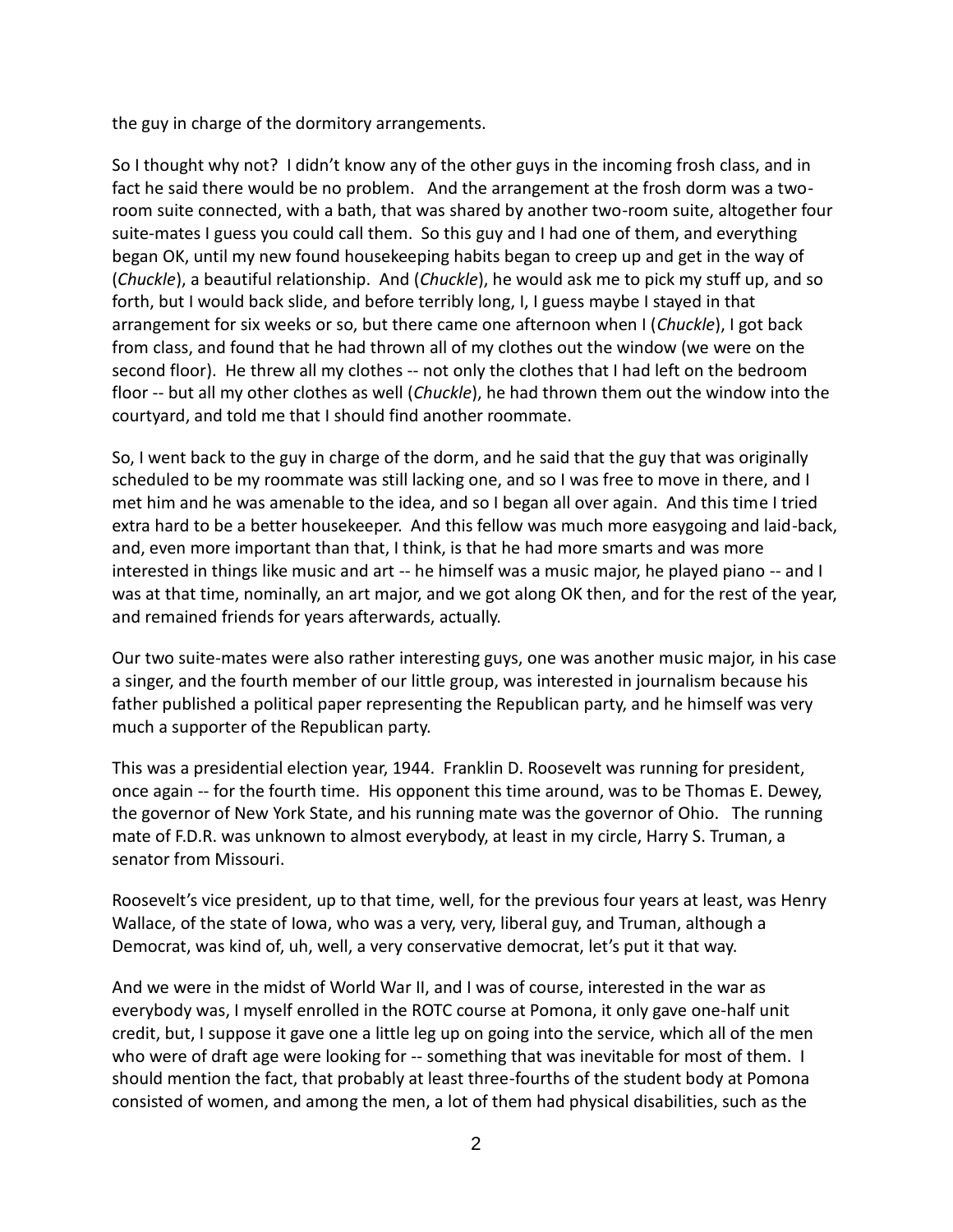hold-over from polio which was a major problem in those days. And the rest of them were under draft age. I myself was still only sixteen, the other guys that I've mentioned were seventeen.

But I became more interested in politics than I ever had before, because of the influence of this fellow – Robert Work (sp?) was his name (although despite his name he was anti-labor). Very enthusiastic about Dewey, and talked me into going with him, into hearing a speech by Dewey, in Los Angeles. I was very naïve and malleable in those days, and (*Chuckle*), I wrote my mother a letter, saying that I was convinced that Roosevelt would never live out his term, and that Truman was at best a lightweight, and at worst a kind of Republican in Democratic clothes, and that if I were able to vote that year, I would vote for Dewey. And she (*Chuckle*), she was greatly shocked, and wrote back a rather strong letter, saying you don't, well (*Chuckle*), well, you don't change horses in the middle of the stream, I think.

Well as things turned out, of course, Roosevelt died quite soon after the election. So during the countdown of the end of World War II in the European theatre, involving the last days of the Nazi regime, Truman was the president and he would go to international summit meetings with Churchill representing Britain and Stalin representing the Soviet Union. All kinds of fateful decisions were made, regarding the future of Eastern Europe, and so forth and so on.

But here's the important point for my personal history, in April of '45, there began coming to light, some of the facts about the worst aspects of Nazism that had been kept hidden. Namely the existence of what they called concentration camps, which I found was really a euphemism - in my naivete, I always conjured up a vision of camp in which people were forced to concentrate (*Chuckle*) on their wrong thinking and were re-educated to Nazi theories -- that sort of thing. I had no inkling of what was really going on in places like Buchenwald and Dachau. And there came to light photographs of horrors, unimaginable horrors, bodies stacked up like cordwood. And I had an epiphany, a kind of religious conversion (*Sigh*), that their victims, the Jewish victims and their survivors, were entitled, if anybody in the history of the world ever was, to have a country of their own in which they were free from oppression. And so without even knowing the word, I became, in my heart, a Zionist. And that runs through the years that followed.

Now, let me think about other developments. OK, I'm not altogether sure about the sequence of events, but, in retelling my story to some family members in the past, I have remembered that I was so moved by this experience that I volunteered for the army, before Germany surrendered. And that (*Chuckle*), that recollection enabled me to make a joke about my being responsible. Well, regardless of the matter of bad taste, it wasn't true. One's memory is not infallible and, I did some research before this meeting this afternoon, and found that the true sequence of events was that Germany surrendered in May, and I volunteered for the army in June.

Now, I was assigned to something called the A.S.T.R.P. which I think stands for Army Special Training Reserve Program, which meant, in practice, that I was sent back to college! The fact that I had already had one year of college I guess led the army to believe that it would to their advantage not put me into the infantry, or field artillery, or anything on the front lines, but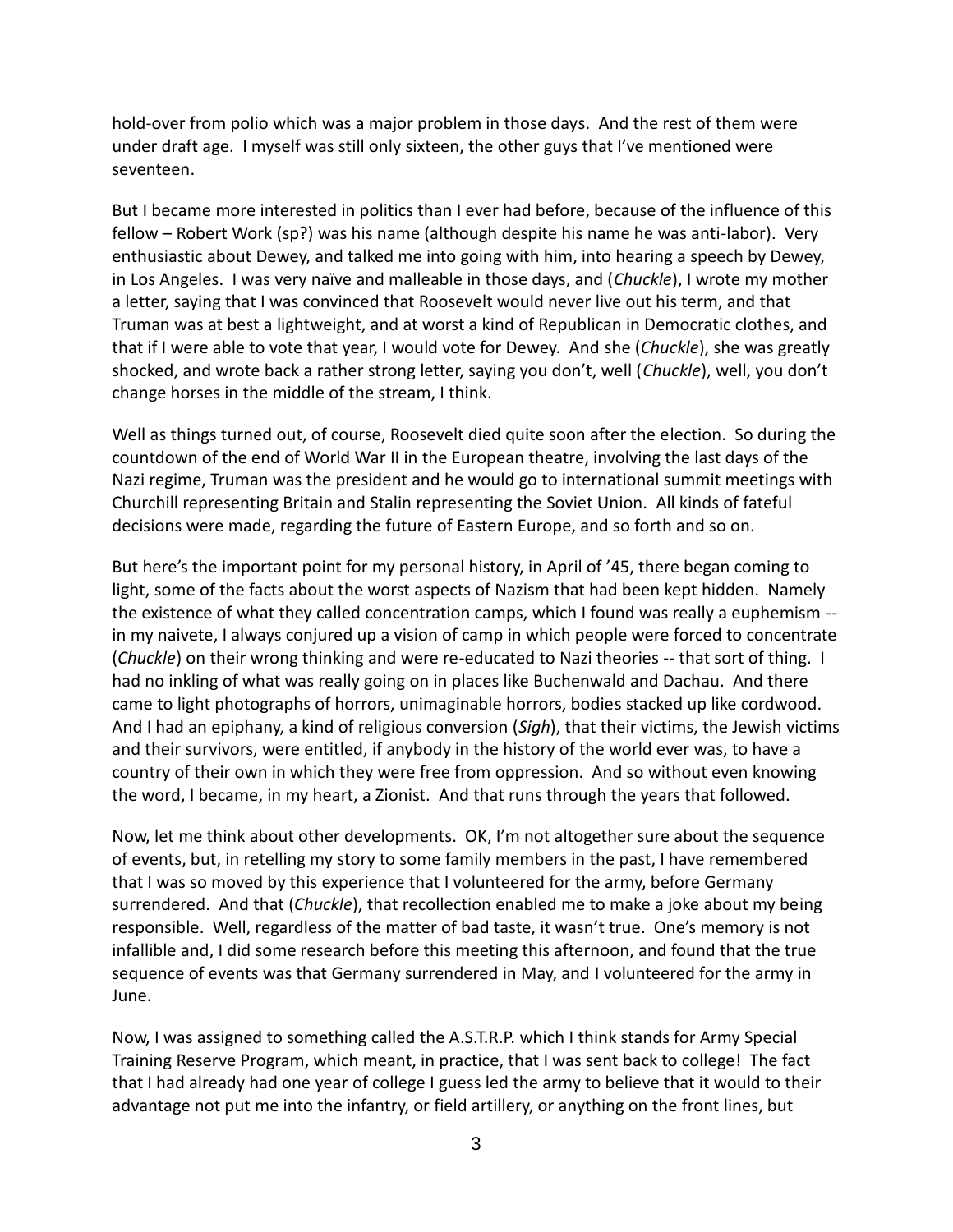maybe something in the signal corps, or medical corps, or something a little more specialized. And that another year, another little while at least, of college, would help. Well, lo and behold, they assigned me to Stanford. And (*Chuckle*), lo and behold, who should turn up in the same class of ASTRP, than my old friend and nemesis, Dick Jennings (*laughter*). I think we took … we didn't take the same courses -- apparently we had some latitude. We were supposed to take one scientific-type of course and I took physics. We were in the same history course. And I was free to take a third, and I took a course in British humorists. So, that was easy duty as we used to say.

As far as we knew, although the war in Europe was over, what was still lying ahead, was the war in the Pacific, which if anything might be even more difficult, because the Japanese had the reputation, and I think a well-earned reputation, of being even more fanatical -- as in the case of Kamikaze pilots that would simply dive-bomb their whole planes on the ships of their enemy.

So we had every expectation that the war in the Pacific would drag on for a long time. Once again, we were given no inkling of (*Chuckle*), what ended the war, and that, of course, was the A-bomb. The one on Nagasaki [Hiroshima – ed.], in early August followed, within three days by one on Nagasaki. And I remember vividly, Dick Jennings telling me: "Well, Hank, we're not going to die in this war". And, of course he was right, because, within a couple or 3 days after Nagasaki, the Japanese surrendered.

Now Dick continued at Stanford for the fall quarter, when the summer quarter ended. I learned that there was no reason why I needed to continue in the ASTRP, if I didn't want to. And I thought it would be a lark to spend the next time, the next 3 months, wearing my uniform, but, uh, going to San Francisco, and enjoying myself, doing whatever.

And that led to another event which had a powerful effect on me and, uh, affected my attitudes for the rest of my life, for better or for worse. Much of the time when I went to San Francisco, just to bum around the place and go the zoo, or, Sutro Baths, which was still in existence at that time, Coit Tower, all the … whatever, I frequently would go in the company of a friend of mine named Bruce Pierce, who became my friend because his mother took the place of my mother in, uh, keeping tabs on the nursery school when she wasn't there, and Bruce stayed there with his mother, and he and I became friends. He was a sophomore when I was a senior, and we remained friends after that for years.

So he was still at Paly high, but on weekends when he was free, he and I would really have fun up in San Francisco, but then there were times when I was by myself. So on this occasion, I went to a movie in some third-rate place on Market Street. I have no recollection of what was playing, maybe a cowboy movie, or something. Sitting by myself, some guy came and sat down beside me, and put his hand on my knee. And that made my skin crawl. Nothing like that had ever happened to me before. I suppose that a service man sitting by himself in that particular theatre, all by himself, was kind of a signal, but, um, it was very shocking and all I could think of to do was to get up and move, or to leave the theatre, actually. But it started me thinking about what might be going on. San Francisco had a reputation, which most of us thought was just something to laugh about. There was a nightclub called Finocchios; the entertainment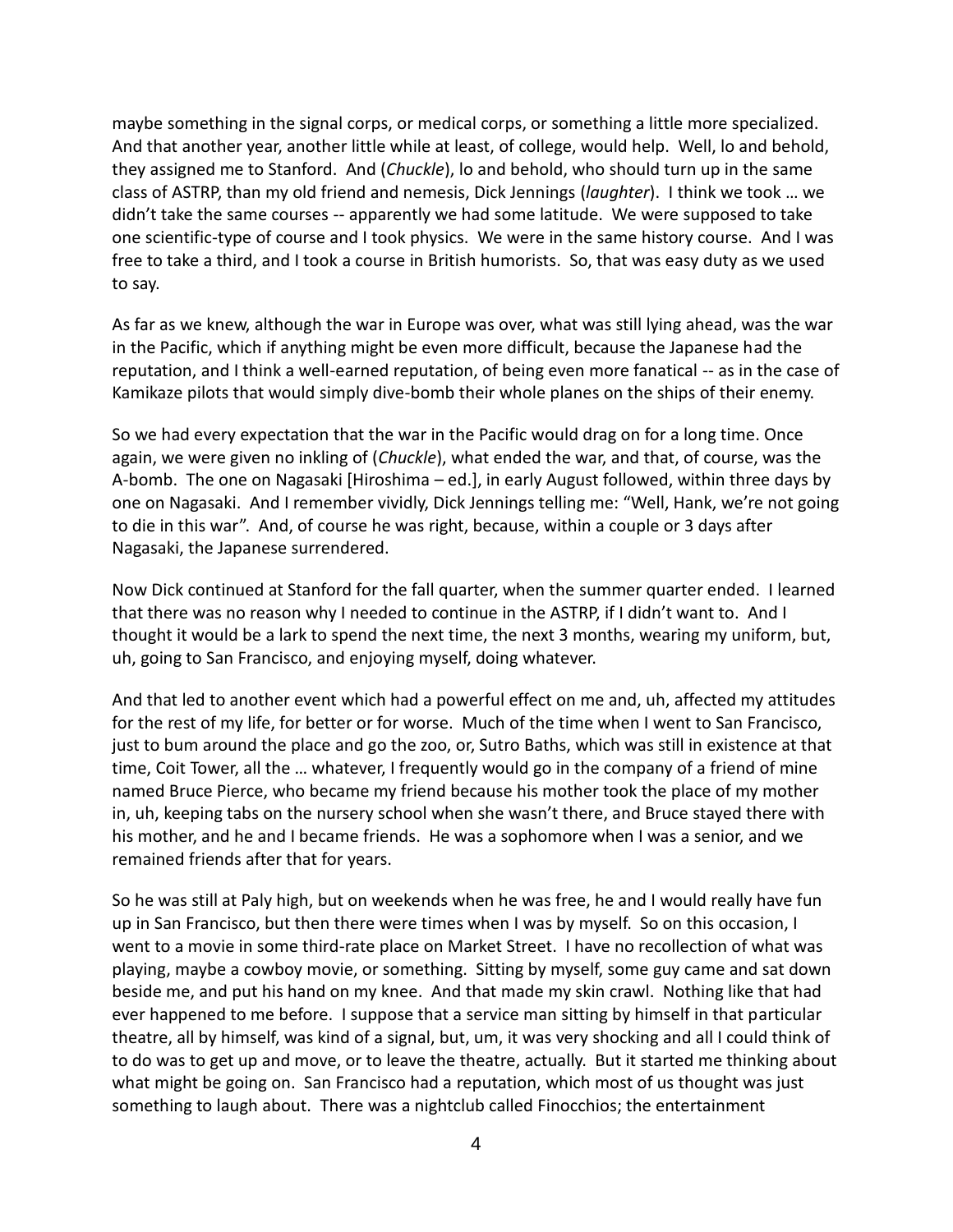consisted entirely of female impersonators. And so, among us young fellows, um, when we wanted to insult somebody in a humorous way, we would call him a "Finocch". But I was forced to start thinking about, what, uh, might really be going on.

And (*clears throat*), I'll have more to say about that later.

On the 27<sup>th</sup> of December, I had become eighteen (*clears throat*) passing that significant eighteen year mark on the  $14<sup>th</sup>$ , and had to report for duty -- active duty, as distinguished from the enlisted reserve. Active duty meant reporting to a place called Camp Beale in the Sacramento Valley. The nearest town would be Marysville, and uh, I can't remember how I got up there, but I was given (*clears throat*) a more complete outfit (*clears throat*) than I had had at Stanford. A complete … I was given combat boots for example.

I'm (*clears thoat*) having trouble with my bullfrog in my throat.

**David**: Take a break?

(Clearing of throat, water sipping)

**David**: Can I get you a cookie?

**Henry**: No, thanks.

**Henry**: Camp Beale was a madhouse. It was chaos. Swamped with people being discharged. [And?] the whole country wanted their loved ones back, but it wasn't easy, getting rid of sixteen million people in a rush. So those of us who were coming IN to the army got kind of lost in the shuffle. I went through the incoming line, getting the uniform components and the toilet articles. Those who knew the ropes said if they gave you razor blades, which they did, throw them into the nearest ashcan, because they will not cut warm butter. Um, anyway I got the outfit of wool shirts and trousers called O.D.s, [color?] stands for Olive Drab and the lightweight uniforms that were called suntans, and so forth. All of them fitted into a big duffle bag, and uh, it was unclear as to where we were supposed to stay, and it turns out that in the section that was devoted to the incoming group, we could stay almost anywhere we wanted, and go to any of the mess halls that were open. And after a very short period of time, maybe a day or two, somebody stole my duffle bag. I thought I was really in the soup.

I don't know whether (*Chuckle*), anybody but me remembers the Dickens novel *David Copperfield*, in which Dickens discovered that the most popular character in this novel, which was published serially, as all of his novels were, the readership liked the character Micawber better than any of the others. So Dickens would find ways to re-introduce Micawber into the story by extensive coincidences of one type or another. I thought about that when, who should turn up at Camp Beale, but my (*Chuckle*) my nemesis/friend Dick Jennings. And I told Dick Jennings about my problem, and uh, he thought he could help me out. So he took me to a depot, a portion of the camp, operated by the quartermaster corps, which had all the uniforms that anybody could possibly want, all the sizes of combat boots that anybody could want, etc.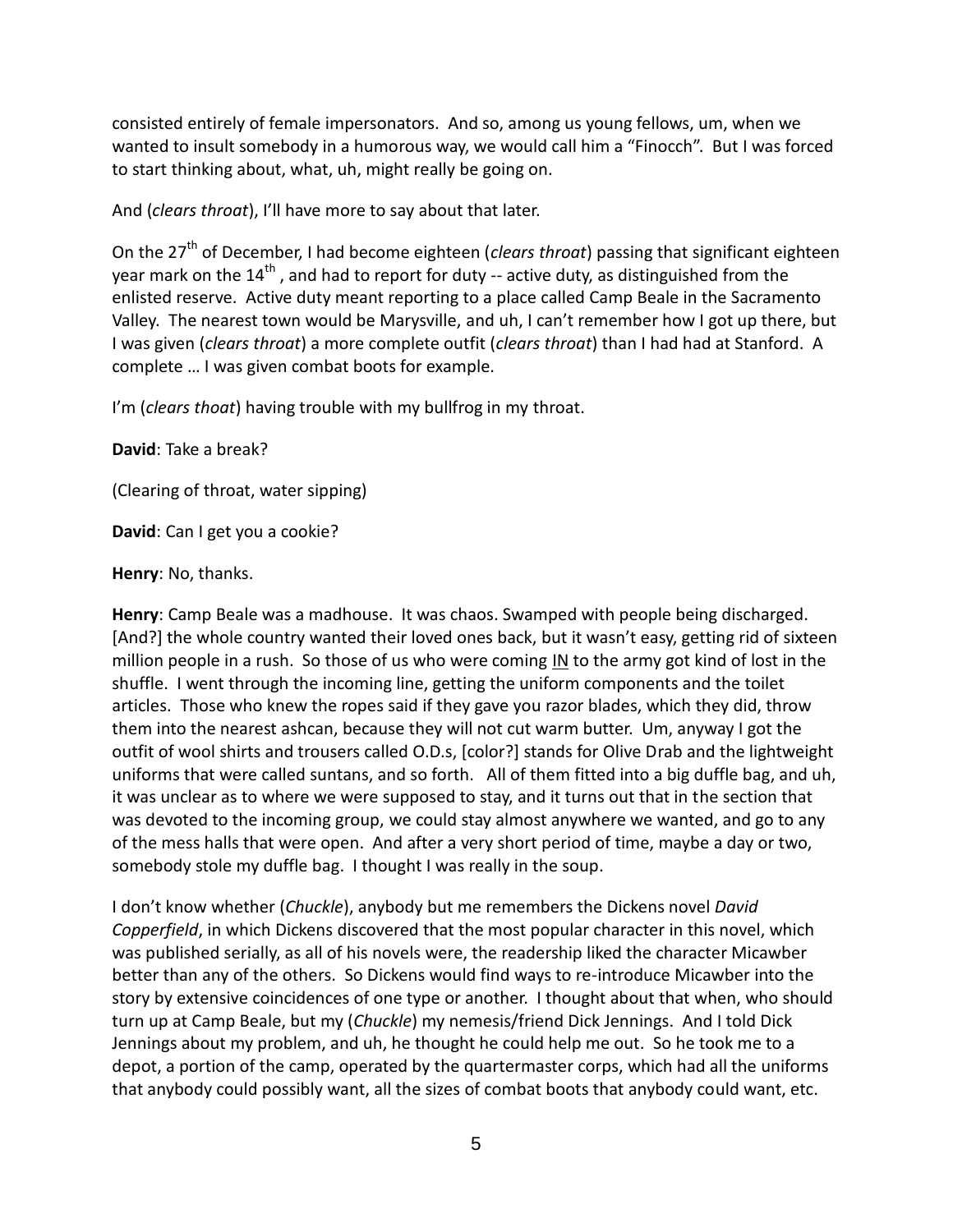So he personally accompanied me while I filled a new duffle bag with everything that I had had in the old one. And I guess we did this during a noon hour, or some time when there was nobody around, I can't (*Chuckle*), I can't believe that we got away with it, but we did (*Laugh*). I laugh because I would have to cry if what might have happened had happened and that is, I had been apprehended for stealing government property. Oh dear.

Well, time dragged on and I learned the way things were organized -- to the extent that they were, which wasn't much. Tuesday morning, every week there would go out a call, from the classification and assignment section, of people who were there in the holding company, waiting to be sent out someplace, for basic training. And, a lot of them, I noticed, were being sent to Fort Lewis, Washington, but occasionally, and there didn't seem to be any rhyme or reason apparently, some were sent to Fort Hood, Texas, or a place in Missouri, called Camp Crowder that I had never heard of. I hoped that I would be able to get to Fort Lewis Washington, which sounded like much the most congenial of the possibilities.

In between time, there was nothing to do. And, technically, (*Chuckle*), I was supposed to have a pass, to leave the camp. On one occasion, early in the game, I got a pass, a weekend pass, which, if I played my cards right, and made the right connections with buses and railroad trains, would get me back to Palo Alto, in time to spend some time with the family, and my friend Bruce Pierce, and so forth. Well, I began to stretch that pass, by (*Chuckle*), by erasing the dates, until the paper got thinner and thinner, and almost disappeared. And (*Chuckle*) I began leaving on the strength of this fake pass, earlier and earlier in the week, until after the, the Thursday meeting in the uh, holding company, at which my name was NOT called, I would take off, and (*Chuckle*), wouldn't come back until the following Monday.

So I was not, I was not the best soldier, but at this time, I didn't think I was doing any harm. I wasn't hurting any war effort. In fact, on one occasion, I really pushed the envelope, or whatever the saying is, by going on sick call, because I had, I had a kind of a sore throat, and I thought maybe a cold was coming on. So, I was in a group of a number of other guys, who were uh, there with apparently minor complaints. We were all given a thermometer, and, I took my temperature and was alarmed to see that I was, in fact, below 98.6 Fahrenheit, and I thought that I would not be taken seriously by any medic on the strength of that temperature. And so (*Laugh*), so it occurred to me that maybe I would try shaking that thermometer in the reverse direction, and made it go higher than 98.6, and I found that in fact, it worked, so I got it up to about 101.

(*Chuckle*) the guy came around and uh, said I should go the infirmary. And so I did, and uh, I spent another happy week there. Well eventually, it got to be a bit much. And so I took my chances. No, not entirely.

Just to show you I was not altogether a good soldier, I went to the classification and assignment section to see if I could talk to somebody about getting into the group that would be going to Fort Lewis. And here once again, I was there during the noon hour, and once again, there was nobody on duty there. So I began looking on peoples desks, and on one desk I found a group that was being assigned to Camp Crowder Missouri, and there was my card, in that group. Well,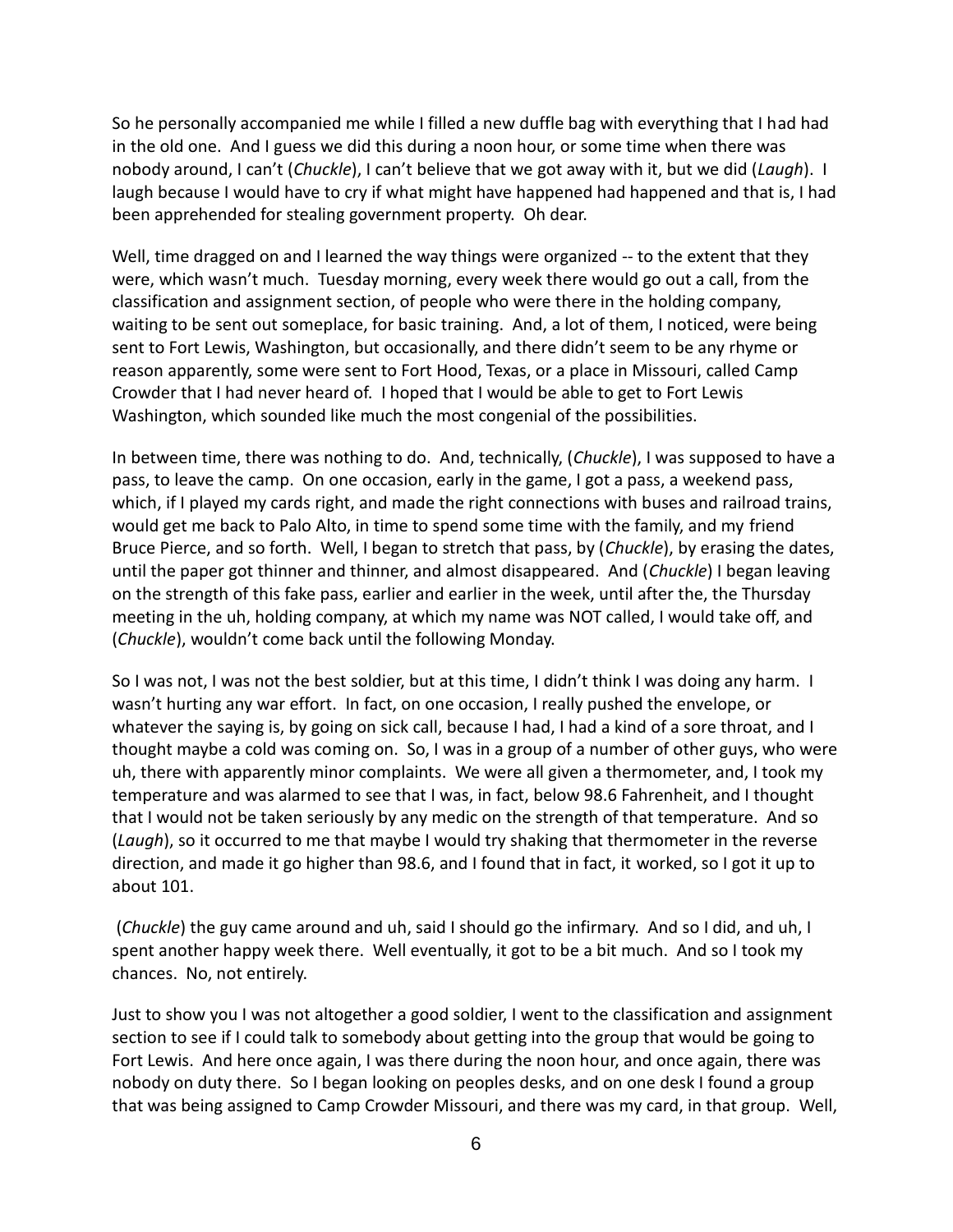tut, tut, tut (*general laughter*), that card found its way out of there (*laughter*). So, eventually, a duplicate card was found somewhere in the files and they, this time I ended up in the group going to Fort Lewis.

**Gene**: And for how long had you been there, how long had you -- it sounds like it had been quite a while.

**Henry**: I had probably been there for … January, February, 2 and a half months.

Now, one night after chow, we were bussed down to the nearest railroad station (*clears throat*), where there was a troop train waiting. And we were uh going to be gone for two nights. If it had been a passenger train, possibly, maybe only one night, but in the postwar-period, troop trains no longer had the right of way that they enjoyed during the war. And, uh when there was any possible conflict with a passenger train the troop train was pulled to a siding, and so it took longer to get there. And this was an all Pullman, well, not the Pullman in the usual sense. Because I discovered that, in a troop train, the berths were shared. And here the memory of my experience in the movie theater in San Francisco came back to life and I didn't look forward to the experience. I survived it, but I wasn't happy about it. And I wondered, when later on, there was a big controversy during the Clinton administration, whether homosexuals would be OK in the armed forces. And Clinton had a policy called "Don't ask", what was it ? "Don't ask, Don't tell", something like that.

## **Gene**: Yeah.

**Henry**: But I never did quite understand how it would work, in actual practice.

In my day, I didn't, I don't suppose that a practicing homosexual would even be drafted at all. I don't know.

Anyway, I got to Fort Lewis, and, uh, embarked on what they called basic training, which was supposed to be six weeks, in which we would learn things like close-order drill, and the manual of arms, and so forth and so on. But, it never worked out for me in the way intended, because through a stroke of fate -- ill fate now that I think about it, in retrospect -- the company clerk, in my company, had just left. And there were certain requirements that had to be met, without fail, like a duty roster had to be typed up every day, for everybody in the company, which consisted of over 200 people. And it had to be typed without error. I mean, this was the army and certain things had to be done just exactly so, with no questions asked.

And I was the only guy, among the incoming class of approximately 200 people, who had any typing skills. I had typed in high-school and college and I was fairly proficient at it, so I became, in effect, the company clerk, meaning: that I was spared the drudgery of marching around a parade-ground in close-order drill, learning how to do all kinds of right order, right face, left face, to the rear march, etc., etc. I was spared all of that, and yet, at the same time, I missed out on the really important, the important part, which was developing any sort of esprit de corps, any sort of camaraderie, with the other 200 guys.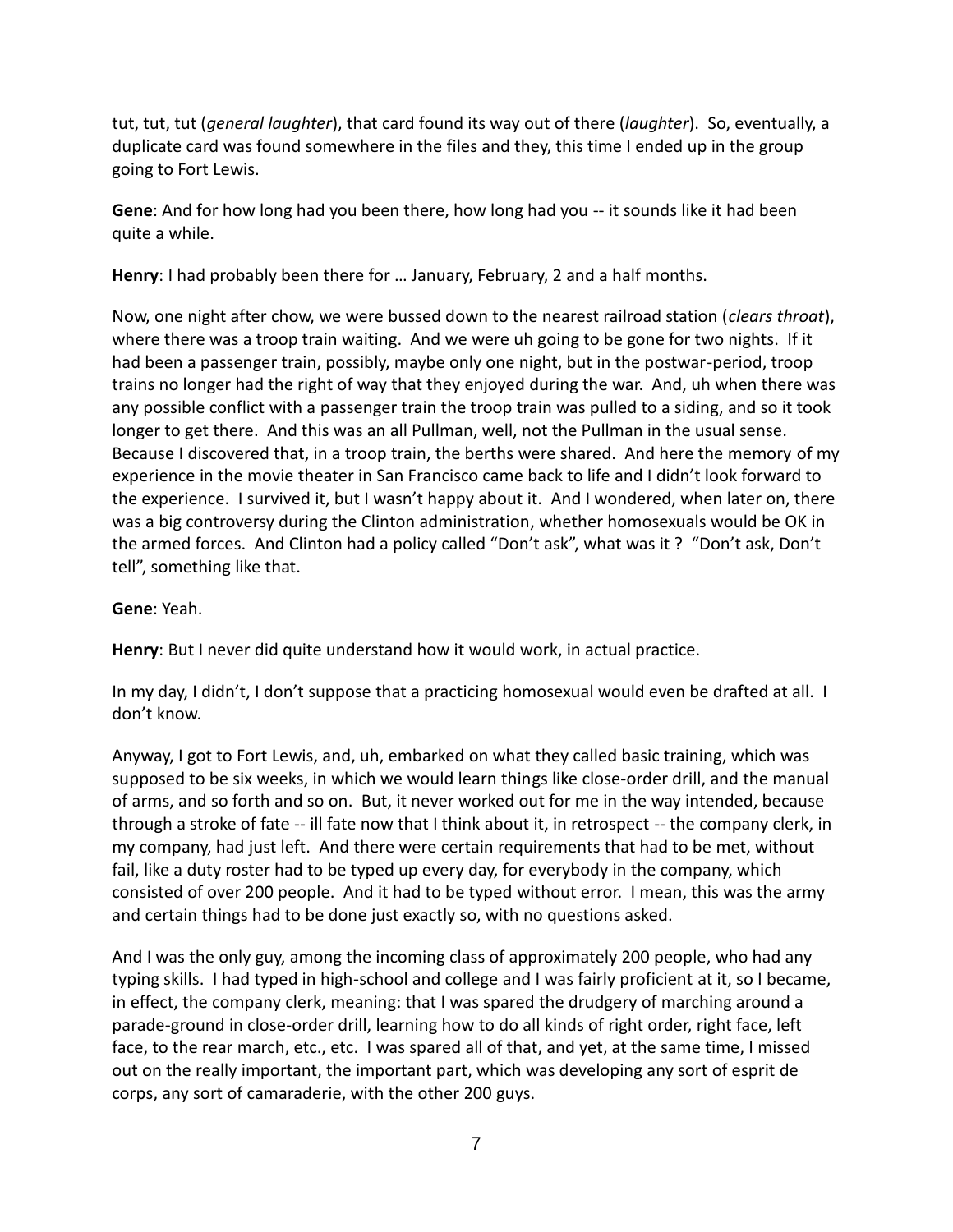And that was a very serious shortcoming. In fact, I was deeply resented.

(Chuckle) The only saving virtue was that I had a very limited sleeping space, we had bunks, and everybody had a foot locker at the foot of the bunk and that was my space, period. And, so I didn't have the option of dropping my clothes wherever I took them off (*laughter*), or anything like that, so I didn't get in trouble for that reason, but I did get in trouble for the fact that they thought that I was a shirker. And suppose I, I was not altogether blameless. I suppose there are times when I was not needed in the company office, but I found excuses not to go out and parade around in close-order drills, and so I, in the long run I paid by being ostracized, and more than that, there came a time when they gave me what they called a GI shower. (*Laughs*). A GI shower consisted of your having to strip down, and they would brush you with stiff brushes and GI soap, which was a kind of lye soap, and uh, that was not pleasant at all. In fact I think I was the only guy I ever heard of that was penalized to such an extent.

Eventually, I survived the so-called basic training process uninjured except, to one extent. On the very last day, we were all hauled out to the rifle range outside of camp, where we took a test to determine whether we were … there were three gradations – of sharpshooter, marksman, I can't remember all of it. But the problem was that I had never had the practice, and it was not that simple a matter. The rifles that they used at that time involved a clip of eight bullets that you had to push down into a chamber, and remove your thumb rapidly, or else the lid would click shut and give you what they called an M1 thumb. I'm sure it no longer exists, because it was a pretty primitive system. Well, I got an M1 thumb, because I couldn't get my thumb out fast enough. I passed the test, I hit the target frequently enough, but I got this wound, it's stayed with me all my life.

Now, I moved on from Northeast Fort Lewis, which is where the basic training took place, to the main fort, where permanent assignments took place, and this time I, my experience as a typist came in very handy because I was given the job as a clerk at the office of the inspector general, potentially a very, very interesting and important position. I mean the office itself was very important, the position of clerk wasn't particularly important at all, but that's going to be subject of the next installment. One other point before we adjourn, in a minute, takes me back to Charles Dickens. Guess who turned up again (*laughter*).

**David**: The Big Dick.

**Henry**: No, no, no. He was the middle.

**David**: The medium Dick.

**Henry**: No, he was the little Dick. I'm glad you remembered that, that Trinity. (*Laughs*) Yes, Dick Jennings was there again and uh, he was, uh, still a friend of sorts, I was always happy to have every friend I could. There were a couple of other guys from Paly high, they were juniors when we were seniors. So the four of us got together from time to time.

**Gene**: In the office or just on the base. In that same office?